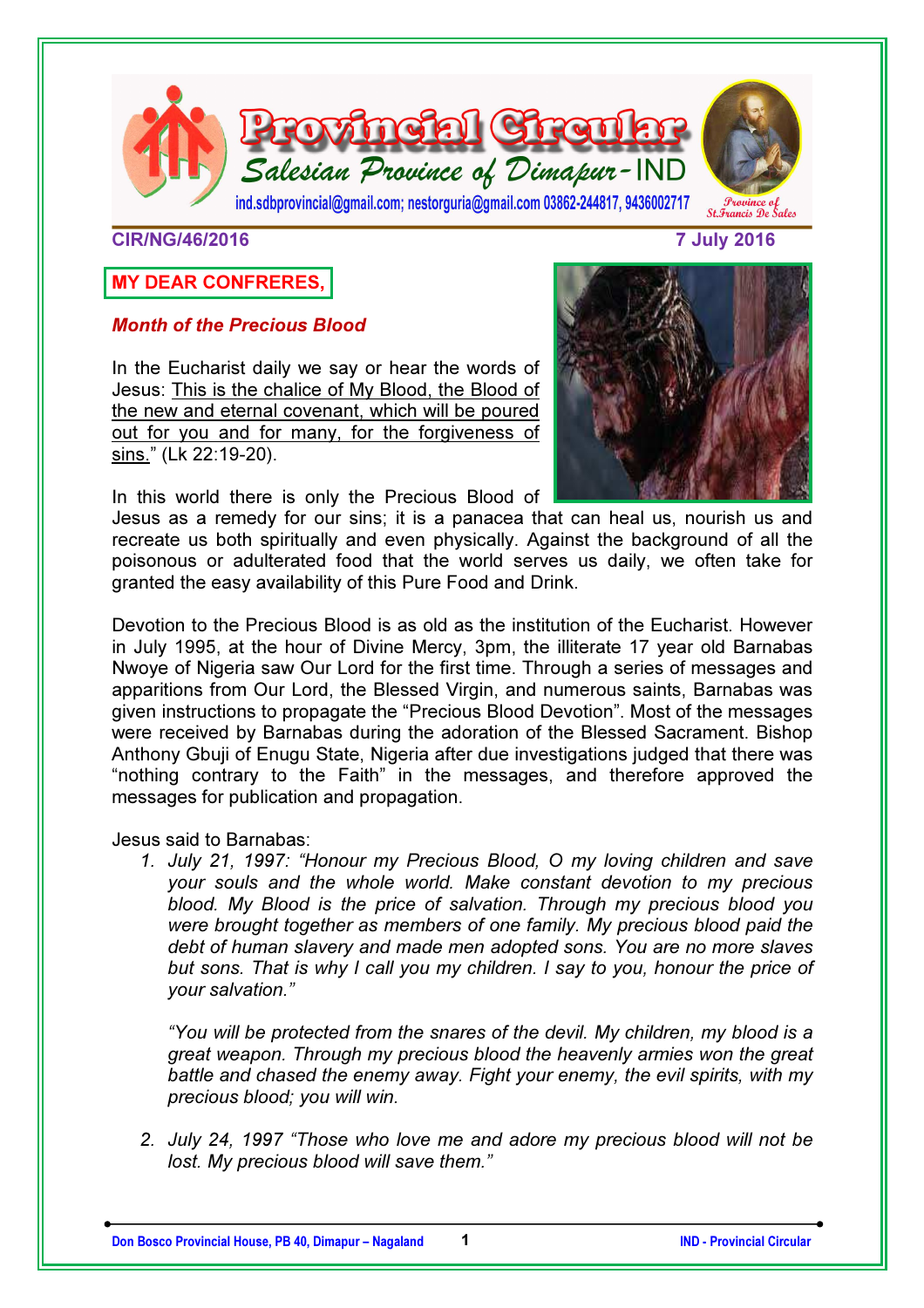*3. July 26, 1997: "My son, why is it that only a few people among you showing me love? Only a few know me. My children, love me, console me and adore me. I promise to protect anyone who devotedly consoles me and adores me with this prayer against evil attack.* 

*"Give this prayer to any child who is disturbed by evil spirits and my Cherubim will protect him. I promise to protect any family, who devoutly says this prayer, from lightning and thunder. If this prayer is said to the dying before his death, I promise that his soul will not be lost. I promise to protect them with My Precious Blood and hide them in My Holy Wounds all who console me and adore me."* 

*4. July 4, 1998: "My children, when the world held My right Hand and pierced it with a long nail, I cried in great pain. With love, I remembered you and offered My pains for your healing and salvation. Meditate on My agony for your sake. Think how I love you."* 

Many of us may not be able to recite the full chaplet of the precious blood. But we can learn to pray briefly like: *"Precious Blood of Jesus, save us!" "Precious Blood of Jesus, help me today!"*

### ALUMNI MEETING

On 26 June there was the  $7<sup>th</sup>$  Annual Day of the Dimapur Don Bosco Alumni Federation. 26 members were present and they elected a new president of the Federation: Mr Rajesh Singh from Dibrugarh unit. He was replacing Dr Stephen who was the president for a year and wanted to step down due to pressure of work. I congratulate Mr Rajesh Singh for shouldering this responsibility for the welfare of the Alumni of the province. I extend my thanks to Dr Stephen for his great contribution to the federation for the last nine years.

### **RETREAT**

Rev.Fr.Anil Dev has started this year's retreat for the confreres at DBIDL building. I am happy to see the big number of confreres who have come for the first retreat. I would like to thank the Vice Provincial and Fr CT Varghese for seeing to all the arrangements.

### TRAINING IN YOUTH MINISTRY

I am happy that for the second time a training programme in youth ministry for young priests of the province was conducted from 30 June to 2 July 2016 at DBIDL Dimapur. There were 30 participants who took active part in this programme.

In 2014 Fr. Deva Joe animated the young priests and this year Fr. Glenford Lowe of Mumbai province, Delegate for Youth Ministry in Mumbai province and South Asian Coordinator for Vocation Animation and Guidance, was the resource person. The training programme was interesting, enriching and very practical. Everyone appreciated the theory and practical application of the youth ministry apostolate. During the training programme it was made clear to the participants that we are not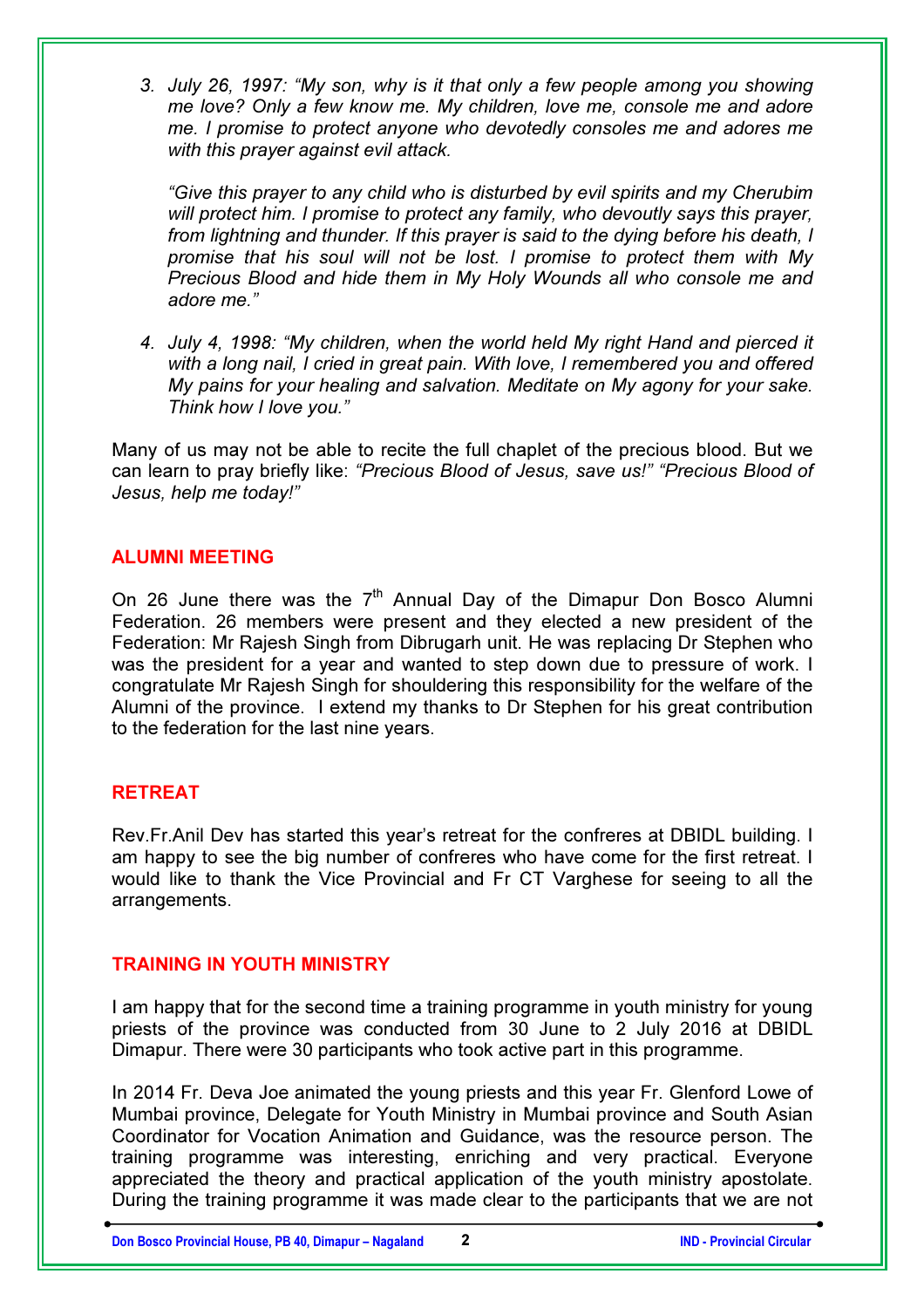youth workers but youth ministers, and youth ministry should not be thought of as the responsibility of one person in the province who will come to conduct programmes of a day or two, but it is to be understood as the mission of each community that will make plans for the whole year as to how they will accompany the young people to develop their physical, social, intellectual and spiritual aspects of their life.

It is envisaged that during this year every community will have some one set apart for the various dimensions of youth ministry. And all the local coordinators of a region will elect one person to be the regional coordinator for that dimension. All the regional coordinators will be the commission members of the province to help the province coordinator of that particular dimension. Province Youth Ministry Delegate will have regular meetings with the Provincial Youth Pastoral Team (YPT consists of all the province coordinators of various dimensions) to plan the youth ministry of the province.



1. Province Youth Pastoral Team consists of Province Youth Ministry Delegate and all the Province Coordinators of the four dimensions.

- The Commission Head of each dimension will be the Province Coordinator.  $2.$
- The Commission for each dimension will be formed by the Regional Coordinators of each dimension for the five regions of East Arunachal, West Arunachal, Upper Assam, Nagaland and Manipur.

### LET US REMEMBER

### Birthdays of this Month

|   |           | /07 /1983 Br Tuti Alexius                   | Zubza Savio Home           |
|---|-----------|---------------------------------------------|----------------------------|
| 3 | /07 /1974 | Fr Chipfukho Salew Thomas                   | <b>Imphal Chingmeirong</b> |
| 4 |           | /07 /1987 Cl Gangmei Jaojian Daniel         | Dimapur DB School          |
| 4 |           | /07 /1970 Fr Mattappally Joby Sebastian     | <b>INK</b>                 |
| 4 |           | /07 /1961 Fr Vengakunnel Thomas (VA)        | Dibrugarh DBosco           |
|   |           | 5 /07 /1960 Fr Kaniyampady Jose             | Paglam Don Bosco           |
|   |           | 8 /07 /1954 Fr Thettayil Joseph (TT)        | <b>Wokha DBosco</b>        |
|   |           | 13 /07 /1952 Fr Chittissery Joseph (CM)     | <b>Dimapur Prov Hse</b>    |
|   |           | 13 /07 /1984 Fr Gangmei Gaisinpou Romeo     | <b>Tamenglong DBS</b>      |
|   |           | 13 /07 /1965 Fr Puthettupadavil Philip (PC) | Punanamai DB               |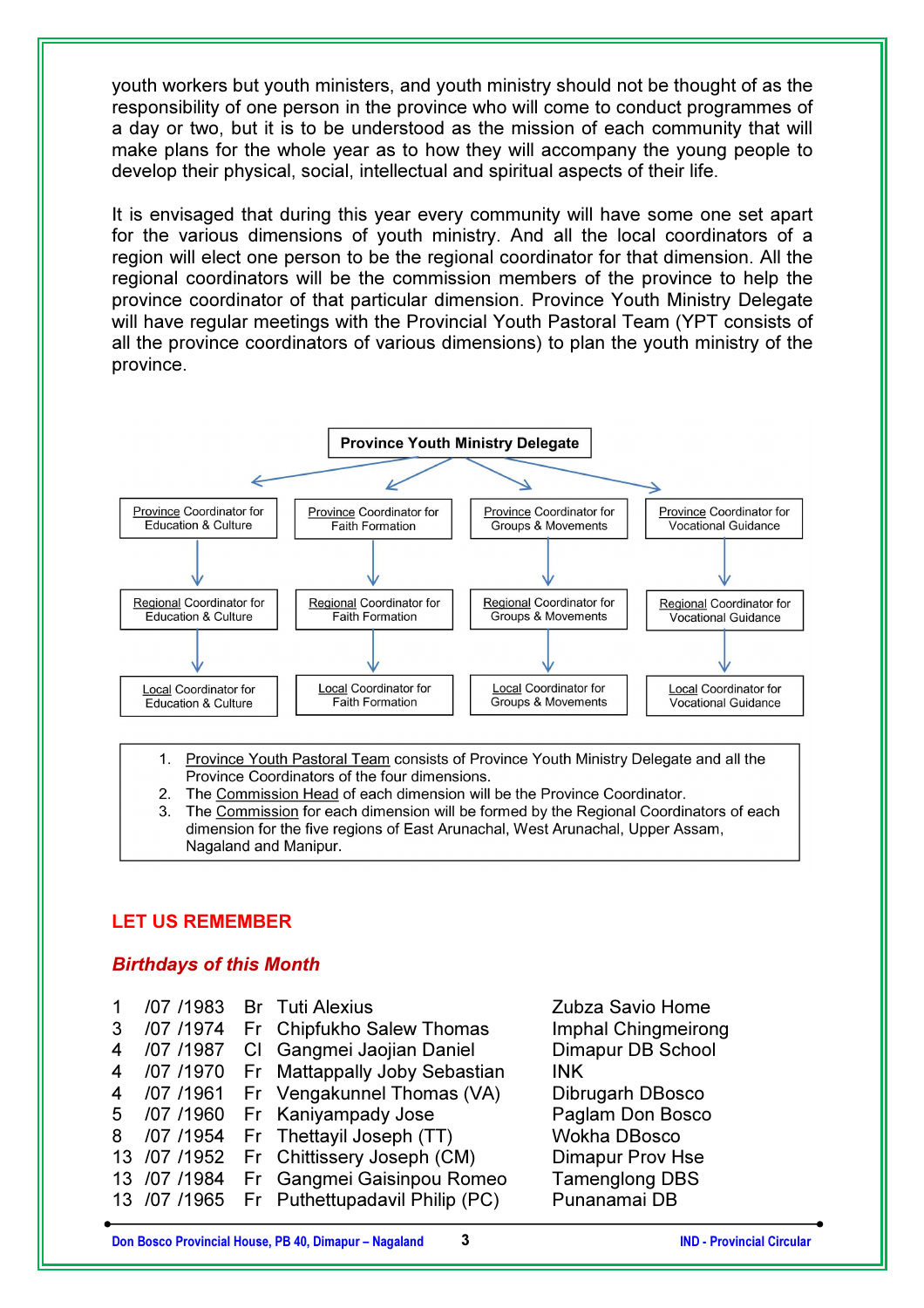| 15 /07 /1954 | Fr Eanthanamkuzhiyil Michael | Dergaon Don Bosco     |
|--------------|------------------------------|-----------------------|
| 16 /07 /1958 | Fr Moshary Jeremias          | Itanagar DBSchool     |
| 21 /07 /1965 | Fr Chazhisseril Stephen (AC) | <b>Tamenglong DB</b>  |
| 21 /07 /1981 | Fr Kangba Rang Anthony       | <b>Italy Crocetta</b> |
| 23 /07 /1960 | Fr Neeranal Francis (NJ)     | <b>Maram DBHS</b>     |
| 25 /07 /1977 | Fr Kamei Chingjanpou James   | <b>Maram DBHS</b>     |
| 26 /07 /1964 | Fr Kalluvelil Thomas         | Jorhat Bosco Asha     |
| 27 /07 /1954 | Fr Karumampallil Joseph (KS) | <b>Maram DBHS</b>     |
| 27 /07 /1969 | Fr Lakra Rajesh              | Doom Dooma CC         |
| 27 /07 /1958 | Fr Panipitchai Dennis        | Imphal Don Bosco      |
|              |                              |                       |

## Our Sick

- Fr.MP Thomas was suffering from Typhoid and is undergoing treatment in the hospital at Dibrugarh.
- Fr.Chacko Kakkanatt had a minor heart attack due to a block and is now under treatment in Kerala.

### The Departed

| $\div 07$  | Fr. Philip Kanjuparampil | Vellore  | 1983  | -34 |
|------------|--------------------------|----------|-------|-----|
| $\cdot$ 17 | Fr. Paul Bernick         | Dimapur  | 2000  | 83. |
| $\div$ 28  | Fr. Nathaniel Topno      | Borgang  | -2011 | 68  |
|            |                          | $\cdots$ |       |     |

- Fr. Sylvanus Sngi (INS): who passed away on 28 May 2016 at the age of 96; he was a legend in in many ways and a teacher of generations of priests.
- Fr. Peter Schiavon (INS): who passed away 19 June 2016 at the age of 90; he was a zealous missionary, man of God and the people.
- Fr. Porcu Mario (ING): who passed away on 23 June 2016 at the age of 98; he was the oldest missionary who has contributed greatly to the Salesian work in the northeast.
- Fr. Thoms Macheril of Shillong Archdiocese who passed away on 11 June 2016 at the age of 71; he was a canon law professor who was very much appreciated by many priests of our province who were his students in SHTC.

## **CONCLUSION**

This is holiday time for most of our schools. It is a time of relaxation for the staff and a time of enjoyment for the students. But for us Salesians it is also a time of opportunity to organize programmes that promote wholesome relaxation and fun for students who are interested. I am told that recently a Summer Bible & Music Camp was organized at Wokha for 140 Catholic students of the town from classes 1 to 12. Let us be creative in finding ways to help the young in our centres.

Yours affectionately in Don Bosco,

Fr. Nestor Guria, SDB *(Provincial)* 



Don Bosco Provincial House, PB 40, Dimapur – Nagaland 4 1999 1999 1999 1999 100 - IND - Provincial Circular